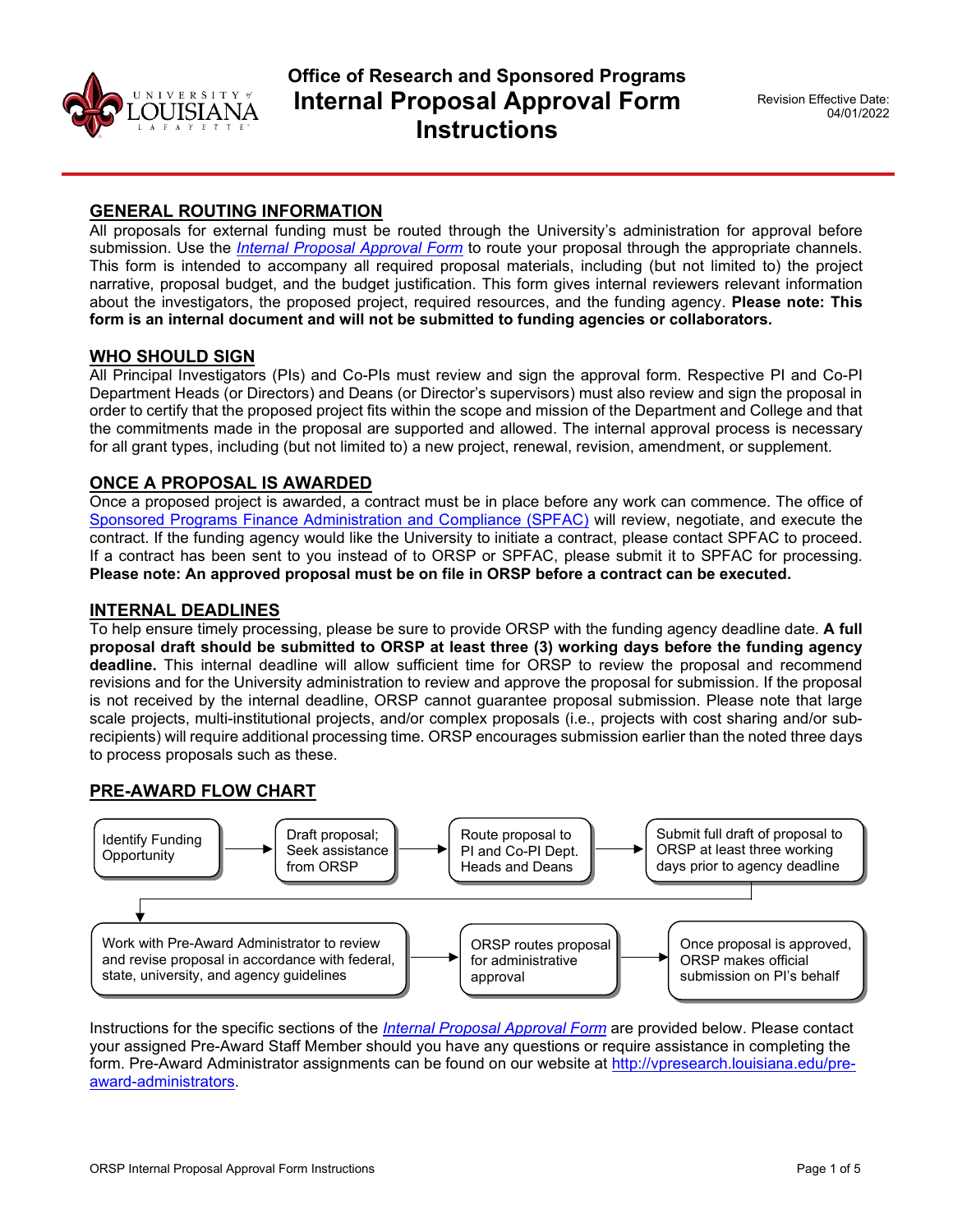# **INTERNAL PROPOSAL APPROVAL FORM INSTRUCTIONS BY SECTION**

# **PROJECT INFORMATION**

Please complete this section in its entirety. ORSP uses this information to process and submit your proposal according to funding agency guidelines. Also, if available, include the relevant RFP or program announcement with your proposal.

- 1. Provide the full, official **Project Title**.
- 2. Provide **Principal Investigator** information, including the PI's home department/center, department/center facilitating the submission, PI's campus phone number, and e-mail address.
- 3. Indicate the Agency/Sponsor of the proposed project and the Prime Sponsor (if applicable):
	- a. **Sponsor:** A sponsor is the agency or organization that provides the funding for a grant or contract. Sponsors may be federal or state government agencies, as well as non-governmental organizations.
	- b. **Prime Sponsor**: The prime sponsor is the agency or organization that initially provides the funding for a project. (For example, if NIH awarded funding to the American Heart Association, which then used all or part of that award to fund a project at the University of Iowa, NIH would be the prime sponsor of the project. The American Heart Association would still be the sponsor.)
- 4. For **Program Name**, indicate the specific program to which you are applying. The "Program Name" refers to a formal solicitation that encourages the submission of proposals in specific areas of interest. Program solicitations generally have a specific focus and typically have a funding window open for a limited period of time.
- 5. If an **Assistance Listing Number** (*formerly called the CFDA Catalog of Federal Domestic Assistance number*) is available, indicate that number in the space provided. The CFDA number is only applicable to federal programs and can be found within the RFP.
- 6. Indicate the **start and end dates** for the entire project period. Some programs have a project duration specified in the guidance. Other programs or unsolicited proposals must have a start date at least 60 days after the proposal has been submitted to the agency. This will allow time for contract review and negotiation.
- 7. Indicate the **Proposal Type** by checking one of the available options as appropriate:
	- a. *New:* select this option for submission of a new proposal to a funding agency, or submission of a proposal that is being resubmitted after having been officially declined by the sponsor.
	- b. *Pre-Proposal:* select this option for a pre-proposal, notice of intent, letter of intent, or some other submission requested by the agency prior to submission of a full proposal.
	- c. *Transfer*: select this option for an award granted to another institution that you are seeking to transfer to UL Lafayette.
	- d. *Supplement*: select this option for a proposal seeking supplemental funds or an increase in support for an existing award in a current budget period that may include an expansion of the project's approved scope.
	- e. *Resubmission/Revision*: select this option for submission of a revised or modified pending or unfunded proposal.
	- f. *Renewal*: select this option for a proposal to a funding agency for an additional period of funding to support an ongoing program/project beyond its original term.
	- g. *Continuation*: select this option for a proposal to a funding agency for next year funds in a previously approved multi-year award.
- 8. Choose from the drop-down list the **Discipline Category** and the **Activity Type**. This information is required for reporting purposes (ex. Grad Act Report to State, Higher Education Research and Development Survey, etc.). Activity Type(s) are defined as follows:
	- a. *Applied Research* is defined as systematic study to gain knowledge or understanding necessary to determine the means by which a recognized and specific need may be met.
	- b. *Basic Research* is defined as systematic study directed toward fuller knowledge or understanding of the fundamental aspects of phenomena and of observable facts without specific applications towards processes or products in mind.
	- c. *Development* is defined as systematic applications of knowledge or understanding directed toward the production of useful materials, devices, and systems or methods, including design, development and improvement of prototypes and new processes to meet specific requirements.
	- d. *Instruction* includes the teaching and training activities of an institution. This term includes all teaching and training activities, whether they are offered for credits toward a degree or certificate or on a noncredit basis, and whether they are offered through regular academic departments or separate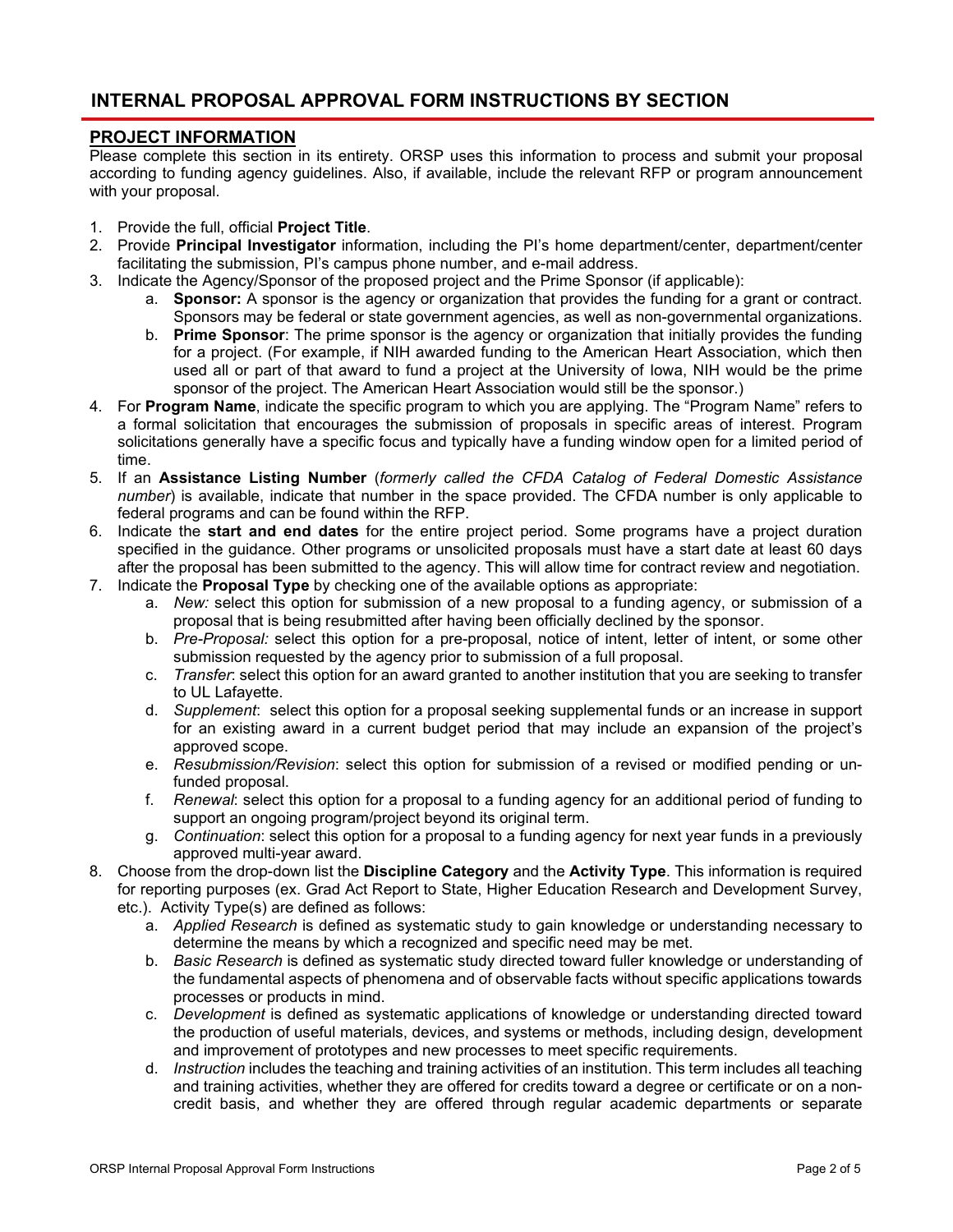divisions, such as a summer school division or an extension division. These projects are intended for non-research purposes.

- e. *Other Sponsored Programs* include programs that involve the performance of work other than instruction and research. Examples of such programs and projects are health service projects, student services (activities that contribute to the welfare of university students), and community service programs.
- 9. Next, indicate whether the project is a collaborative effort with one or more University Research Center(s) (e.g., LITE Center, Microscopy Center, Louisiana Accelerator Center, New Iberia Research Center, etc.) and whether that Center is under the PI's control. If the Center is not under the PI's control, please attach written authorization from the appropriate facility director (letter, e-mail, etc.).
- 10. If the proposal includes confidential information, indicate by checking the appropriate box and include the page numbers that include the confidential information.

# **COMPLIANCE INFORMATION**

All areas of research must adhere to a code of ethics that fosters public confidence. Some areas of research and teaching must abide by federal and state regulations enacted to protect the public and natural resources. To promote an environment of excellence, integrity and compliance in research, the University has established policies and review committees to assist the researcher in complying with the regulations and maintaining high ethical standards within the research community. Please complete this section as it applies to your project.

- 1. Indicate if your proposal includes any of the items noted under *Regulatory Compliance* by placing a check mark in front of the item.
- 2. Indicate whether your project will involve any of the items noted under *Travel / Foreign Workers / Proprietary Information* by placing a check mark in front of the item.

*If necessary, a staff member from ORSP and/or Research Integrity will contact you regarding obtaining any required approvals, etc.*

# **BUDGET INFORMATION**

It is important to remember that the budget for a sponsored project must be in accordance with the applicable policies, rules, and regulations of both the sponsor and UL Lafayette. UL Lafayette adheres to the federal cost principles as defined in the [Uniform Guidance \(2 CFR § 200](https://www.ecfr.gov/current/title-2/subtitle-A/chapter-II/part-200/subpart-E) Subpart E). This guidance defines the rules applied to educational institutions when doing business with the federal government and forms the basis for UL Lafayette's costing practices.

- 1. Indicate the budgetary information in the Budget Summary section, including the funds requested from the agency, University cost share (if applicable), and third-party contributions (if applicable).
- 2. Denote the indirect cost rate applied to the proposal budget. The indirect rates associated with the choices on the proposal form are as follows:

| <b>Location/Activity</b>                    | Rate | <b>Base</b>                        |
|---------------------------------------------|------|------------------------------------|
| On-Campus - Research                        | 45%  | Modified Total Direct Costs (MTDC) |
| On-Campus - Instruction                     | 45%  | Modified Total Direct Costs (MTDC) |
| On-Campus - Other Sponsored Programs        | 40%  | Modified Total Direct Costs (MTDC) |
| New Iberia Research Center - All Activities | 48%  | Modified Total Direct Costs (MTDC) |
| Off-Campus - All Activities                 | 26%  | Modified Total Direct Costs (MTDC) |
| University Approved Rate for State Funding  | 26%  | Modified Total Direct Costs (MTDC) |

- a. The University's federally negotiated rate is to be applied to a Modified Total Direct Cost (MTDC) base. MTDC consist of all salaries and wages, fringe benefits, materials, supplies, services (e.g., consultant or professional services), travel, and subgrants and subcontracts up to the first \$25,000 of each subgrant or subcontract (regardless of the period covered by the subgrant or subcontract). MTDC shall exclude equipment, capital expenditures, charges for patient care, tuition remission, rental costs of off‐site facilities, scholarships, and fellowships as well as the portion of each subgrant and subcontract in excess of \$25,000.
- b. If the funding agency has an established policy regarding the restriction or disallowance of indirect costs, then check "Agency Limitation" and indicate the rate used in the budget.
- c. If a voluntary waiver/reduction of F&A is requested, please check the appropriate box and specify the rate used. Please explain the rationale for using an alternate rate using the *[F&A Cost](https://vpresearch.louisiana.edu/investigator-toolkit/forms-complete)  [Waiver/Reduction Request Form](https://vpresearch.louisiana.edu/investigator-toolkit/forms-complete)*. For more information, please review the University's [Indirect Cost](http://vpresearch.louisiana.edu/sites/research/files/Indirect_Cost_Policy-Formatted.pdf)  [Policy.](http://vpresearch.louisiana.edu/sites/research/files/Indirect_Cost_Policy-Formatted.pdf)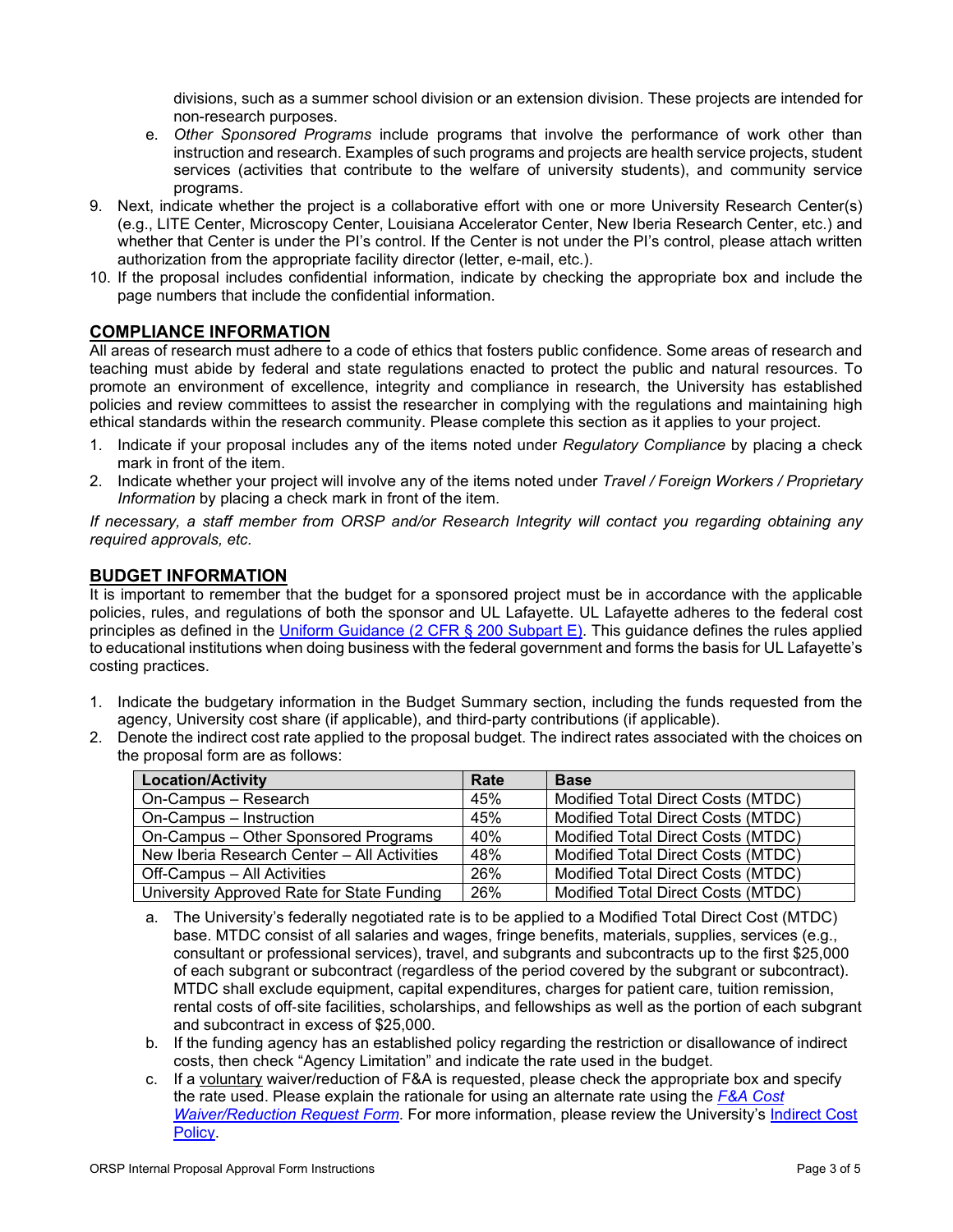- 3. Please indicate whether the proposal budget contains cost sharing/matching and attach the *[Cost](https://vpresearch.louisiana.edu/investigator-toolkit/forms-complete)  [Share/Matching Funds Approval Form](https://vpresearch.louisiana.edu/investigator-toolkit/forms-complete)*. UL Lafayette will show cost sharing only when it is mandated by the funding agency in formal, consistently-applied agency guidelines/policies, the program announcement, or the RFP. However, the University may consider a request for voluntary (non-required) cost share when it is necessary to make a proposal more competitive for an award that is beneficial to the institution. Such requests should be accompanied by a short explanation why the cost share should be volunteered. All cost share requests must comply with the University's Policy and Procedures on University Cost Sharing (Matching) on [Externally Sponsored Projects,](http://vpresearch.louisiana.edu/sites/research/files/Cost_Sharing_Policy-Formatted.pdf) with funding agency requirements, and with applicable state and federal regulations, and must be approved prior to proposal submission.
- 4. Indicate if the proposal budget includes funds for subawards or subcontracts. **A scope of work, budget, budget justification, and letter of collaboration signed by a representative from the subawardee's sponsored research office or equivalent must be included for each subaward/subcontract proposed.**
- 5. Indicate if the proposal includes third-party contributions/match. A letter of commitment signed by a representative from the third-party contributor that includes specific details about the proposed contribution must be included.

#### **PROJECT PERSONNEL**

Include information about UL Lafayette employees only. Use the *[Additional Investigator Attachment Form](https://vpresearch.louisiana.edu/investigator-toolkit/forms-complete)* if more space is required. Please note: 1) **Project Credit** is used to track activity for the project personnel, departments, centers, etc. listed. 2) UL Lafayette's cost share should only reflect agency required cost share, not voluntary cost share. 3) Summer Effort cannot exceed three (3) months, and NSF restricts this to two (2) months total on all NSF awards.

- 1. List each employee who will be working on the project (including the PI, co-PIs, or other faculty/staff, but not students) and the type of appointment held by that individual (9-month or 12-month).
- 2. Indicate the percentage of Project Credit to be assigned to each investigator participating in the project. The Project Credit for all investigators must equal 100%. The Project Credit is used to capture sponsored project activity at the investigator level. The following factors should be considered in allocating project credit to each investigator:
	- The overall responsibility of each investigator for the activities included in the proposal.
	- The expenses in the budget reserved for the activities of each investigator (student support, equipment, materials and supplies, etc.).
	- The effort (both requested and shown as cost share) to be expended by each investigator.

This data will be used for internal reporting and will serve as the basis for project credit. If Project Credit is not assigned and agreed to by the investigators, ORSP will use a default allocation as follows:

| Scenario                 |     | Default % Project Credit for PI   Default % Project Credit for each Co-PI |
|--------------------------|-----|---------------------------------------------------------------------------|
| PI with One (1) Co-PI    | 67% | 33%                                                                       |
| PI with Two (2) Co-PIs   | 50% | 25%                                                                       |
| PI with Three (3) Co-PIs | 40% | 20%                                                                       |

- 3. The shaded area of this section is intended to record commitments of 9-month employees during the academic year or 12-month employees during the fiscal/calendar year. In the first column of the shaded area, indicate the percentage of each employee's effort that will be charged to the project. In the next column, list the percentage of each employee's effort that would be shown as cost share by UL Lafayette.
- 4. The last column of this section is intended to record the number of summer months to be funded by the funding agency. Note that only 9-month or academic year employees are eligible for summer salary. The maximum number of months that can be funded per year for any 9-month/academic year employee is three (3) months, and NSF restricts this to two (2) months total on all NSF awards.
- 5. You may use the *[Additional Investigator Attachment Form](https://vpresearch.louisiana.edu/investigator-toolkit/forms-complete)* should you have more investigators than the Internal Routing Form can accommodate.
- 6. If faculty and staff will be expending effort on the project in a role other than PI or co-PI, please provide information about their effort on the *[Internal Proposal Approval Form](https://vpresearch.louisiana.edu/investigator-toolkit/forms-complete)* or the *[Additional Investigator Attachment](https://vpresearch.louisiana.edu/investigator-toolkit/forms-complete)  [Form](https://vpresearch.louisiana.edu/investigator-toolkit/forms-complete)*; however, their signature is not required in the "Investigator Certifications" section.
- 7. Please answer the check-box question related to extra compensation. Please note that summer salary for 9 month employees is not extra compensation. For more information, please review the extra compensation policy in the [Faculty Handbook.](https://academicaffairs.louisiana.edu/about-us/handbook-policies) All requests for extra compensation will be closely reviewed against sponsor guidance and University policies.